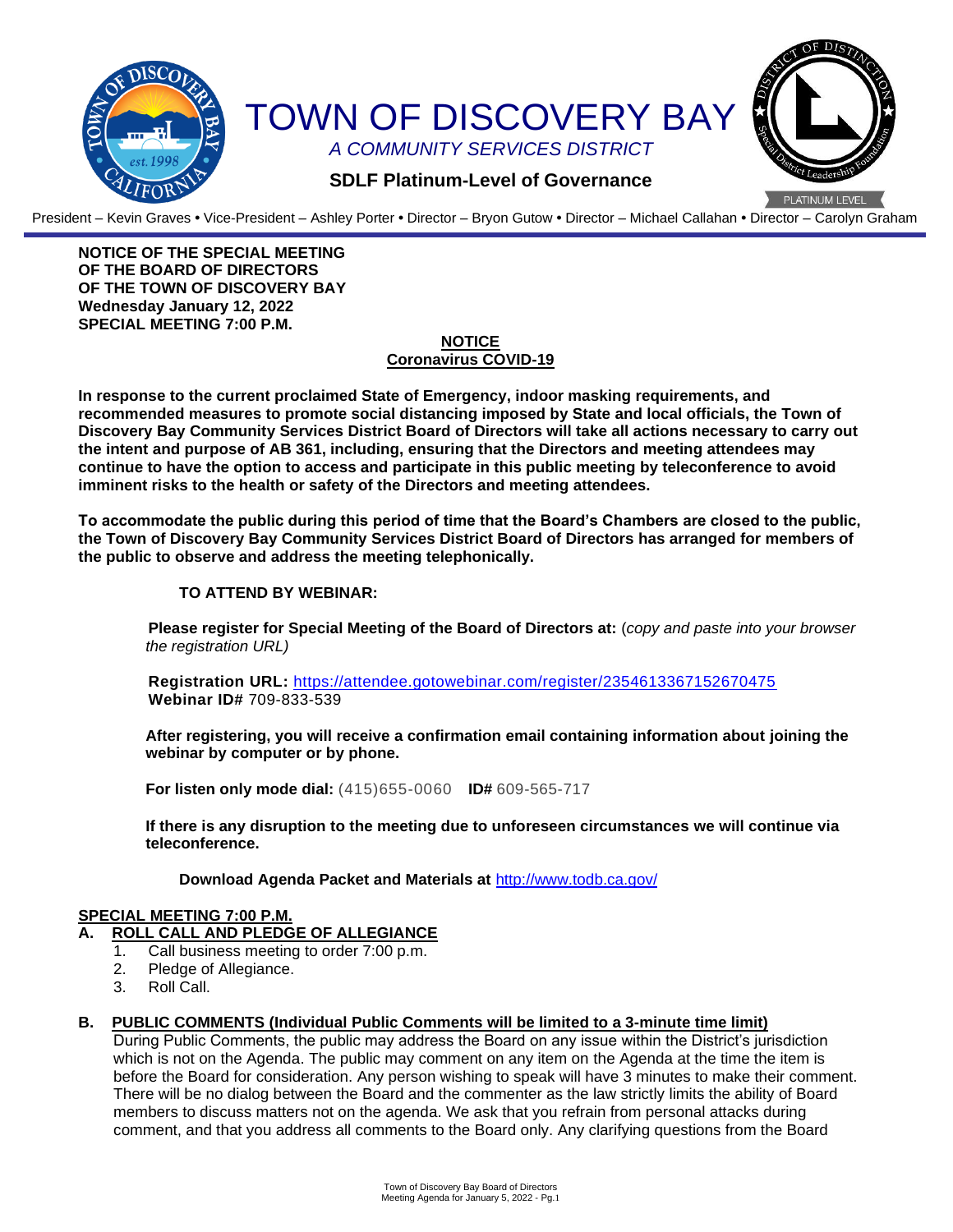must go through the President. Comments from the public do not necessarily reflect the viewpoint of the Directors.

## **C. CONSENT CALENDAR**

All matters listed under the CONSENT CALENDAR are considered by the District to be routine and will be enacted by one motion.

- 1. Elect Board Officers for Calendar Year 2022 Kevin Graves President and Ashley Porter Vice-President.
- 2. Approve Resolution 2022-01 Re-Authorizing Remote Teleconference Meetings of the Legislative Body of the Town of Discovery Bay Community Services District Pursuant to the Brown Act Provisions.

### **D. CORRESPONDENCE RECEIVED**

### **E. FUTURE AGENDA ITEMS**

## **F. ADJOURNMENT**

1. Adjourn to the regular meeting on January 19, 2022, beginning at 7:00 p.m. at the Community Center located at 1601 Discovery Bay Boulevard.

"This agenda shall be made available upon request in alternative formats to persons with a disability, as required by the American with Disabilities Act of 1990 (42 U.S.C. § 12132) and the Ralph M. Brown Act (California Government Code § 54954.2). Persons requesting a disability related modification or accommodation in order to participate in the meeting should contact the Town of Discovery Bay, at (925) 634-1131, during regular business hours, at least forty-eight hours prior to the time of the meeting."

"Materials related to an item on the Agenda submitted to the Town of Discovery Bay after distribution of the agenda packet are available for public inspection in the District Office located at 1800 Willow Lake Road during normal business hours."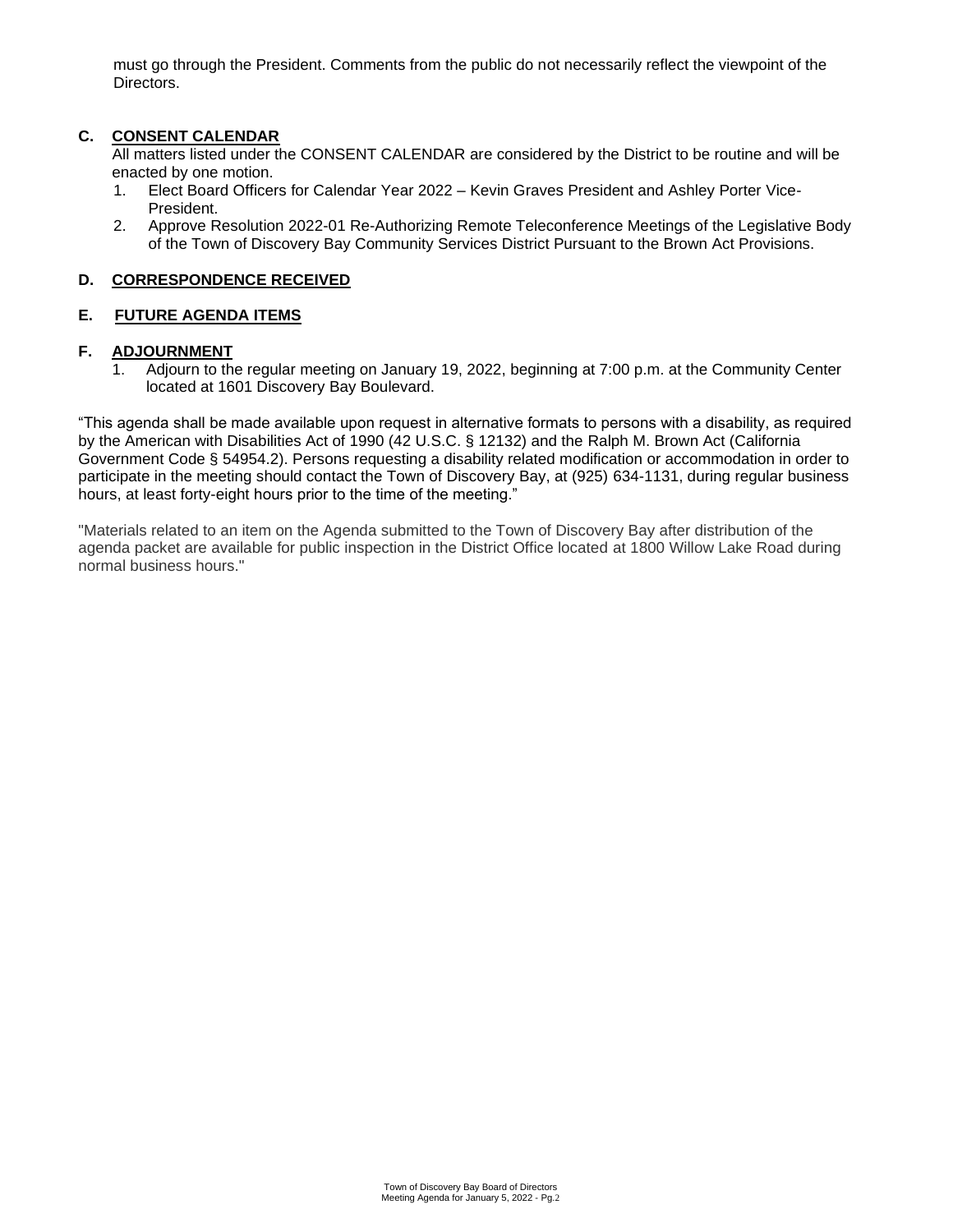

# Town of Discovery Bay *"A Community Services District"* **STAFF REPORT**

## **Prepared By:** Dina Breitstein, General Manager **Submitted By:** Dina Breitstein, General Manager

# **Agenda Title**

Elect Board Officers for Calendar Year 2022 – Kevin Graves President and Ashley Porter Vice-President

## **Recommended Action**

Elect the Board Officers for Calendar Year 2022 consistent with Board Policy 004: Board President – Kevin Graves; Board Vice-President – Ashley Porter.

### **Executive Summary**

Yearly the Board of Directors elects a President and Vice-President. Board Policy 004 (amended February 21, 2018) designates the procedure for electing Board officers for the 2021 calendar year. According to Policy 004, the following Directors will serve in calendar year 2022:

Board President: Kevin Graves Board Vice-President: Ashley Porter

## **Previous Relevant Board Actions for This Item**

January 4, 2017 - Board Officers for Calendar Year 2017 December 6, 2017 – Board Officers for Calendar Year 2018 January 16, 2019 – Board Officers for Calendar Year 2019 January 15, 2020 – Board Officers for Calendar Year 2020 January 20, 2021 – Board Officers for Calendar Year 2021

**Attachments**

Board Policy 004

AGENDA ITEM: C-1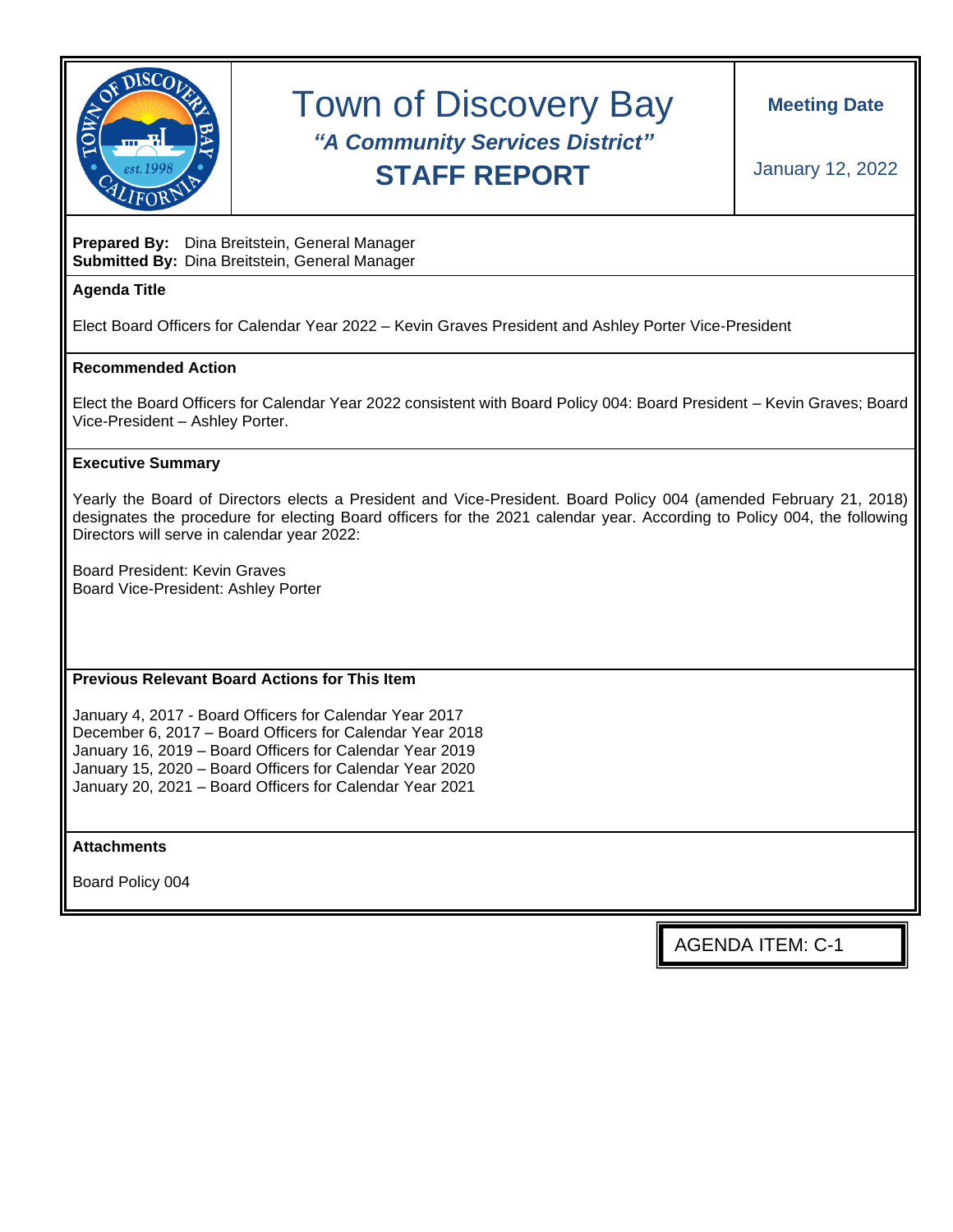| <b>Town of Discovery Bay</b> |                      |                       |
|------------------------------|----------------------|-----------------------|
| <b>Program Area:</b>         | <b>Policy Name:</b>  | <b>Policy Number:</b> |
| <b>Board</b>                 | <b>Board Policy</b>  | 004                   |
| Date Established:            | <b>Date Amended:</b> | <b>Resolution:</b>    |
| June 19, 2002                | February 21, 2018    | 2018-01               |

### **PURPOSE**

The purpose of the elected Board of Directors of the Town of Discovery Bay, a multipurpose independent special district, is to represent the residents within its boundaries in any and all matters covered under the California Government Code relating to a Community Services District.

In addition to the purposes listed in the Government Code, the District has been ordered by LAFCO and the Board of Supervisors to perform an advisory role for the residents of Discovery Bay. This role includes, but is not limited to, advising the County in matters of land use planning, zoning, compliance, roads and streets, lighting, landscaping, parks and public safety services.

## **I. BOARD OF DIRECTORS**

The governing body of the Town of Discovery Bay is a Board of Directors comprised of five (5) Board members elected by the registered voters of the District to serve four (4) year staggered terms. During the elections every two (2) years, either two (2) or three (3) Directors are elected to serve the District for the next four (4) years.

Yearly the Board of Directors elects a President and Vice-President. The President of the Board chairs the meeting, performs such duties as prescribed by State or Federal law and such other duties as prescribed by Board Policy or the established Bylaws of the Town of Discovery Bay. In the event of the President's absence, the Vice-President performs said duties.

Should the President and Vice President not be present to chair a meeting, the duties of the chair shall be performed by the Board member with the highest seniority. In the event seniority cannot be determined due to the date of the assumption of office, the Board member with the highest vote count in their most recent election shall prevail as the senior member.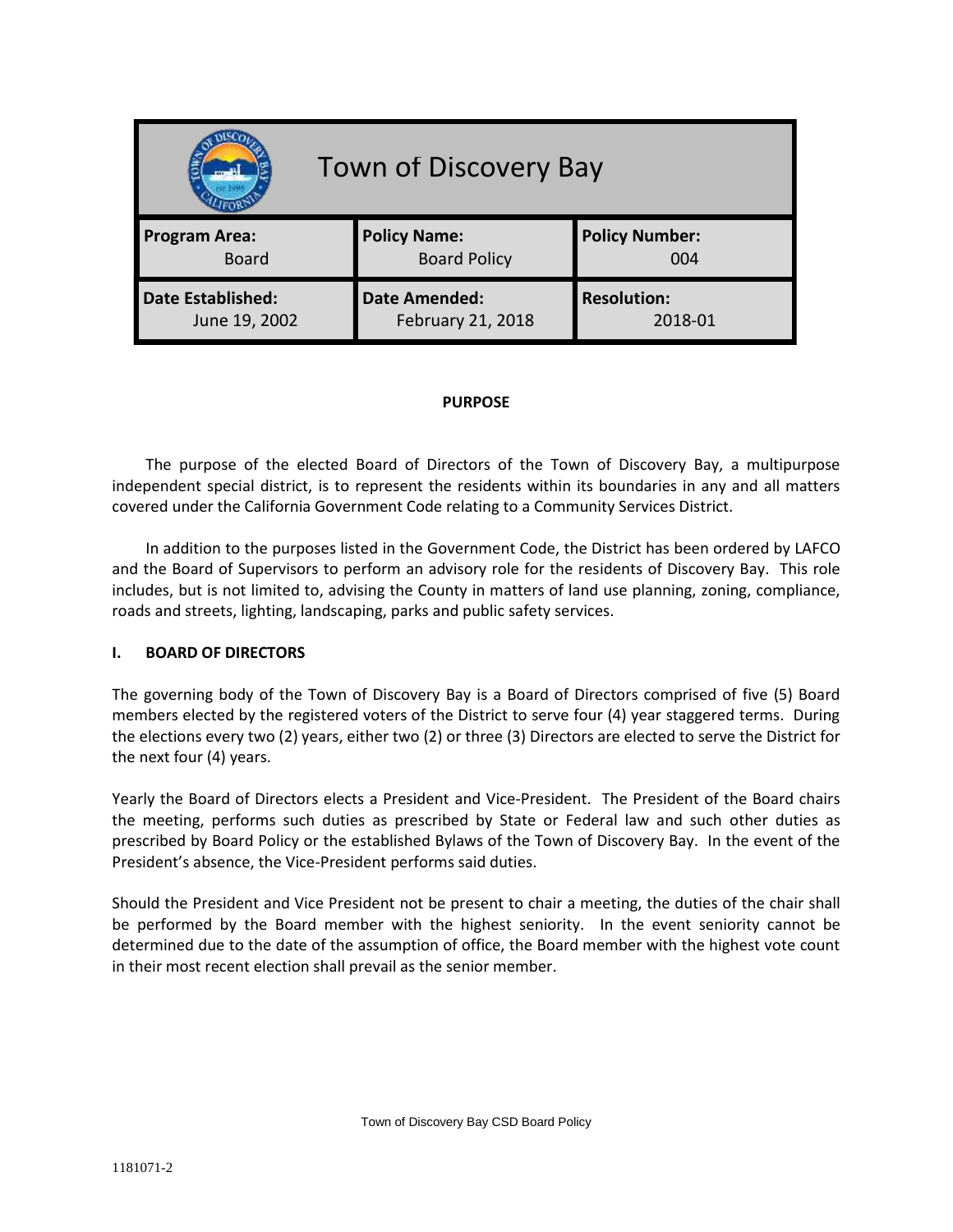The appointment of Board officers shall be established based upon the following schedule:

## **Board President**

In order to be considered to serve as President of the Board, the Board member must have served on the Board for a minimum 24 months prior to being considered for rotation into the Board President position. The Board Presidency shall be assigned to the Board member who has not served as President and who has met the 24 month requirement.

If more than one Board member has met the 24 month requirement and not served as President, the member with the longest tenure on the Board of Directors shall be the first person appointed to the position of President.

In the event each member of the Board has previously served as President at one point in their respective office, the Board member to serve as Board President shall be the member who has not served as President for the longest period time.

In the event seniority cannot be determined due to the date of assumption of office, the Board member with the highest vote count in their most recent election shall prevail as the senior member for purposes of this selection procedure.

## **Vice President**

The Vice President shall be the Director next in line to be President based on the then current service time. In order for a Board member to be considered for the position of Vice President, the Board member must have served on the Board for a minimum of 12 months prior to being considered for rotation into the Board Vice President position. The Board Vice President shall be assigned to the Board member who has not served as Vice President and who has met the minimum 12 month service requirement.

In the event seniority cannot be determined due to the date of assumption of office, the Board member with the highest vote count in their most recent election shall prevail as the senior member for purposes of this selection procedure.

## **II. POWER OF THE BOARD**

The Board of Directors recognizes its duty to formulate and approve the policy program for the operation, control, administration and planning of the District's facilities and activities of the District.

Board meetings shall be noticed and shall take place pursuant to the Ralph M Brown Act of 1953, as amended (hereafter, Brown Act).

The parliamentary procedure for conducting all meetings will be Rosenberg's Rules of Order.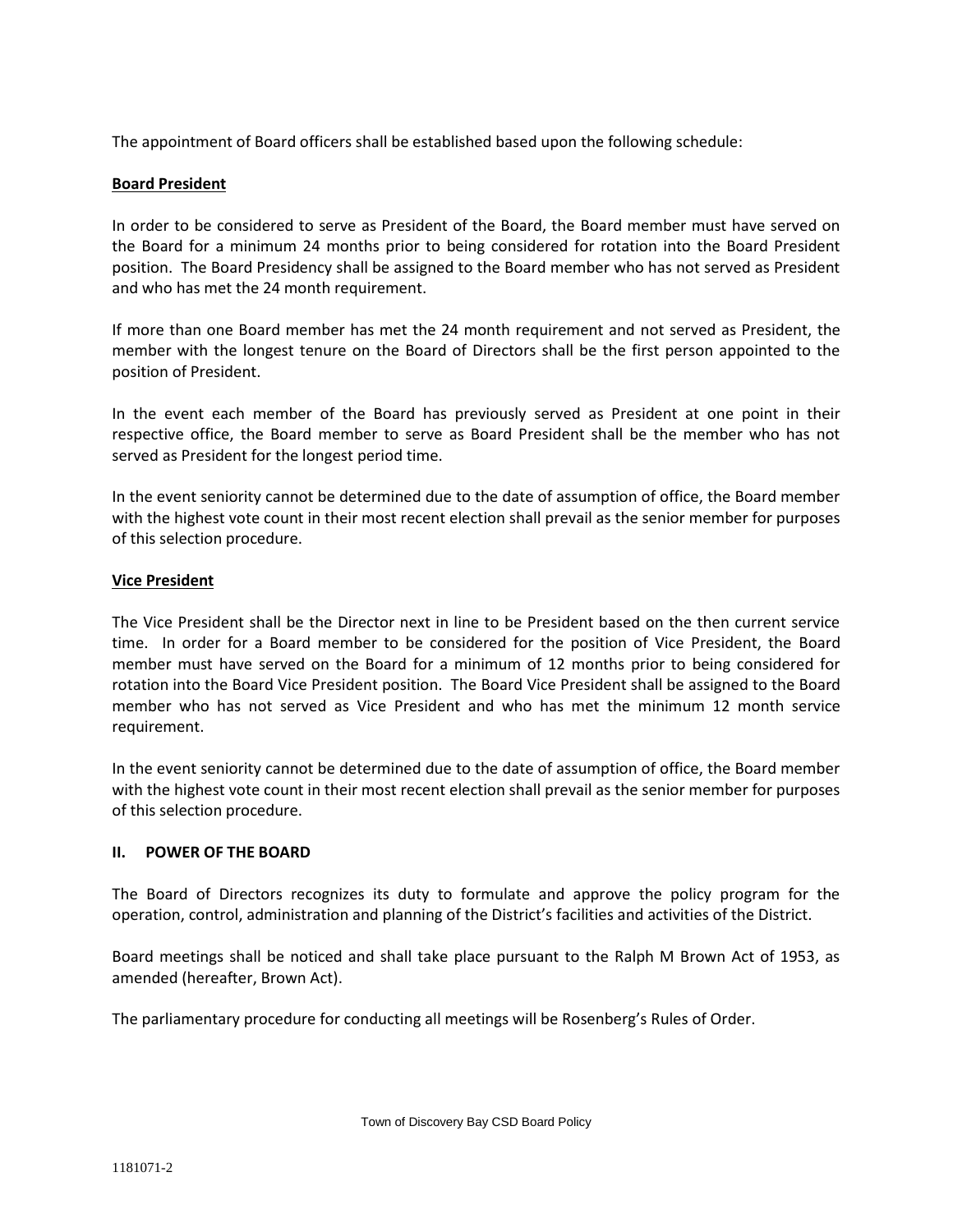The Board meets its obligations to the electorate by performing as a legislative, administrative and control body.

The Board may have standing committees and may appoint ad hoc committees as the need arises. The District's General Manager or Designee may serve as staff support to those committees.

In the discharge of their duties, Directors shall comply with all applicable local, state and federal laws, including, but not limited to, the participation in and completion of any mandatory training program for Directors required by California law.

### **III. RESPONSIBILITIES**

- **A**. Responsibilities of the Board of Directors:
- **1**. To select a General Manager as the Board's chief administrative officer and professional advisor and properly delegate to him or her the authority and responsibility to execute its' policies, enforce its rules and regulations, and administer the facilities, programs, and services of the District. Provide the General Manager with the necessary personnel and resources to carry out his or her responsibilities.
- **2.** To adopt a District budget that provides the best possible facilities, programs, and services, within the limits of fiscal responsibility, to the people of the District.
- **3.** To adopt a comprehensive set of Board policies and administrative procedures to govern the operation of the District. These policies and procedures shall be amended and revised as appropriate and shall be compiled and published in a Board Policies Manual. The District shall keep at its offices a master copy of such manual, which shall be kept for all purposes the official record of the Board policies of the District.
- **4.** By motion, resolution, or ordinance conduct the business of the District, taking those actions that ensure that satisfactory services are provided throughout the community.
- **5.** Keep informed on agenda items and on-going business of the Board.
- **6.** Be well informed on the provisions of laws, ordinances and resolutions as they affect conduct of the District and the Board.
- **7.** Attend meetings with promptness and regularity.
- **8.** Elect officers and confirm standing and ad hoc committee members and District representatives to external agencies.
- **9.** Initiate, review and approve plans that will satisfy future requirements, including a long-range plan (five (5) to ten (10) years).
- **10.** Review and act upon plans and recommendations submitted by the Board committees and the General Manager. This action includes adoption, rejection, amendment or return to committee.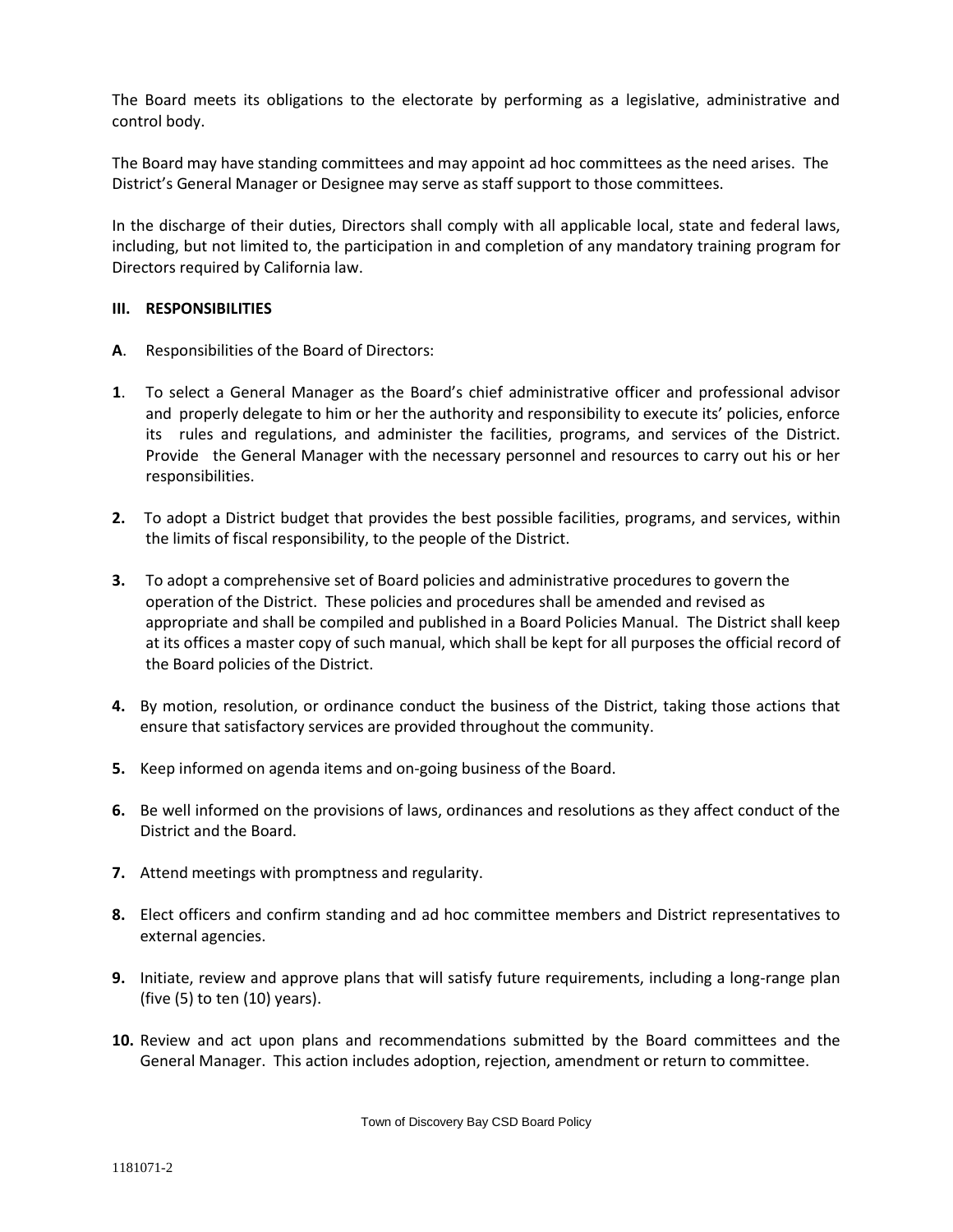**11.** Single Board members will not represent the whole of the Board in other open or closed meetings without prior sanction by the majority direction of the Board.

# **B. GENERAL CONDUCT OF BOARD OF DIRECTORS AND OFFICERS**

## **1**. **No member of the Board or Officers of the District shall:**

- **a**. Represent his or her position as that of the Board unless the Board has acted upon that position.
- **b.** Make unsolicited statements to anyone other than the Board during Board deliberations.
- **c**. Issue any writings or statements to the press or public without clearly distinguishing which statements are his or her own and which are established Board positions.

### **2. Preparation and Commitment:**

- **a**. Shall respect the Board's commitment to work through the General Manager by requesting desired information about the District's programs/activities directly from him/her, by referring to him/her suggestions for new policies, for his/her professional advice, by refraining from acting on any complaint until after the General Manager has had an opportunity to investigate fully and report to the Board, and by wholeheartedly supporting Board approved actions of the General Manager and his/her staff.
- **b.** Accept the principle of Board unity or consensus by supporting majority decisions of the Board.
- **c.** Shall make decisions involving the welfare of the District based on factual information and evidence recognizing that personal feelings, opinions and other such factors are not conductive to sound decision making.
- **d.** Come prepared, ready to ask questions and make decisions.
- **e.** Do what is agreed upon.
- **f.** Respect confidentiality of Closed Session agenda items.
- **g.** Contact the General Manager prior to meeting for more information, if needed.

#### **C. ADDITIONAL RESPONSIBILITIES OF THE BOARD MEMBERS**

#### **1. Orientation of Board Members**

**a.** The Board of Directors recognizes its responsibility in helping and assisting a newly elected or appointed Board member to understand the operation of the District as well as the roles and responsibilities of a member of the Board. The Board and General Manager shall assist each new member-elect to understand the Board functions, policies, procedures, roles, duties and responsibilities of members of the Board. The following methods shall be employed: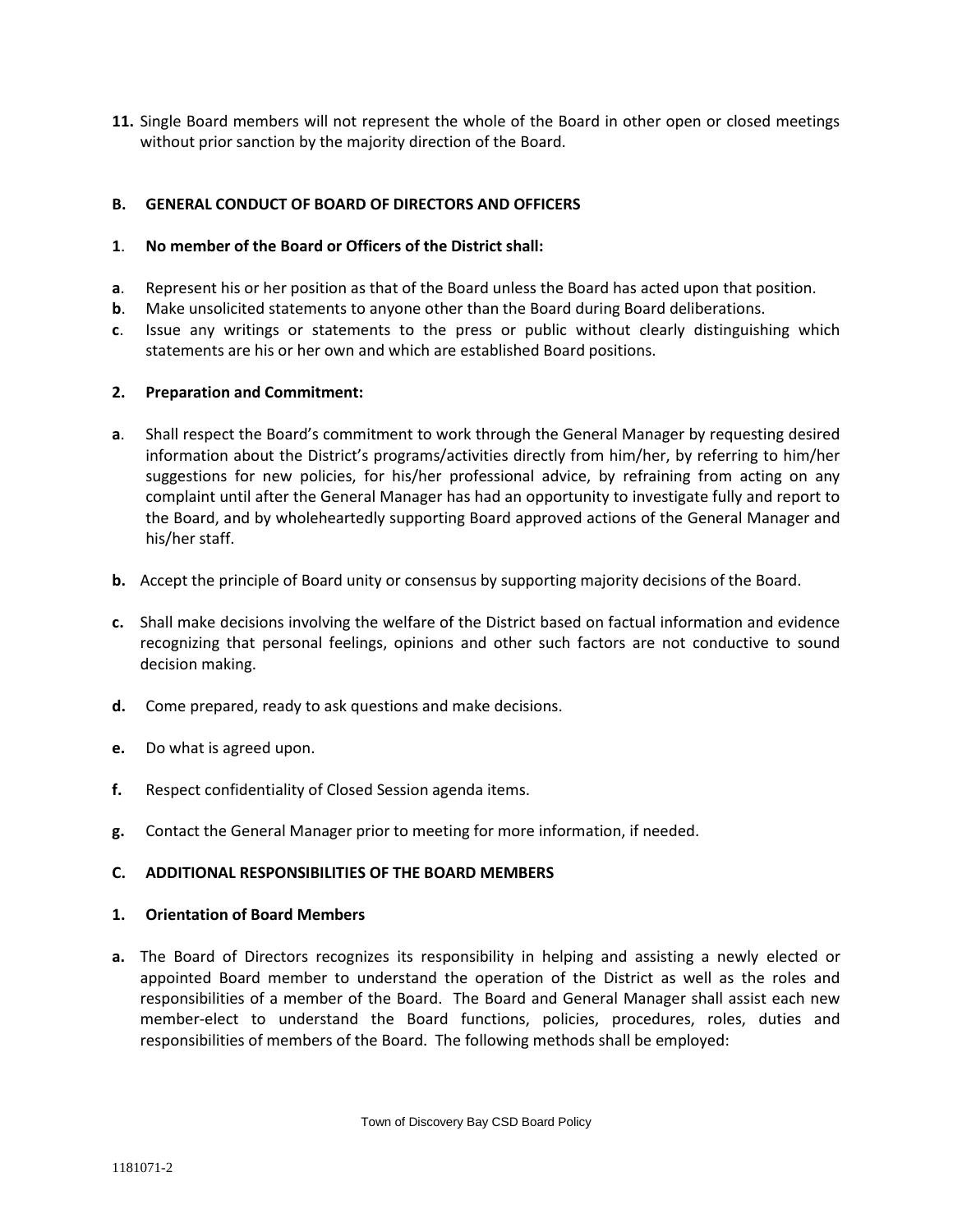- **b.** The new member shall be given selected material on the duties and responsibilities associated with Board membership. These materials shall include, but are not limited to: The Government Code dealing with Community Services Districts, the Ralph M. Brown Act, the California Public Records Act, Board Policies, and any pertinent publications issued by the California Special Districts Association, the California Parks and Recreation Society and other agencies, as needed.
- **c.** As soon as practical after the new Board member assumes office, an orientation meeting with General Manager will be held prior to the first Board meeting to acquaint the new member with details of District operations.
- **d.** The incoming member may meet with the General Manager and members of his staff to discuss services they perform for the Board and the District.

# **2. Policy Violations**

a. Board Members who intentionally or repeatedly do not comply with this Policy may be reprimanded or formally censured by the Board of Directors.

# **D. Responsibilities of a Committee Chairperson**

- **1**. Undertake the specific tasks or assignments as established by the Board or Board President together with the participation of the other members of the committee.
- **2**. Plan and schedule the necessary activities and obtain commitments for the necessary resources to complete the assignment.
- **3**. Present a report on status and progress to the Board at appropriate times as designated by the President.
- **4**. Prepare recommendations and justification for any proposed action and submit to the Board for decision and implementation when approved.
- **5**. Provide overall leadership of the committee.
- **6**. Perform the duties of a Board member if appropriate.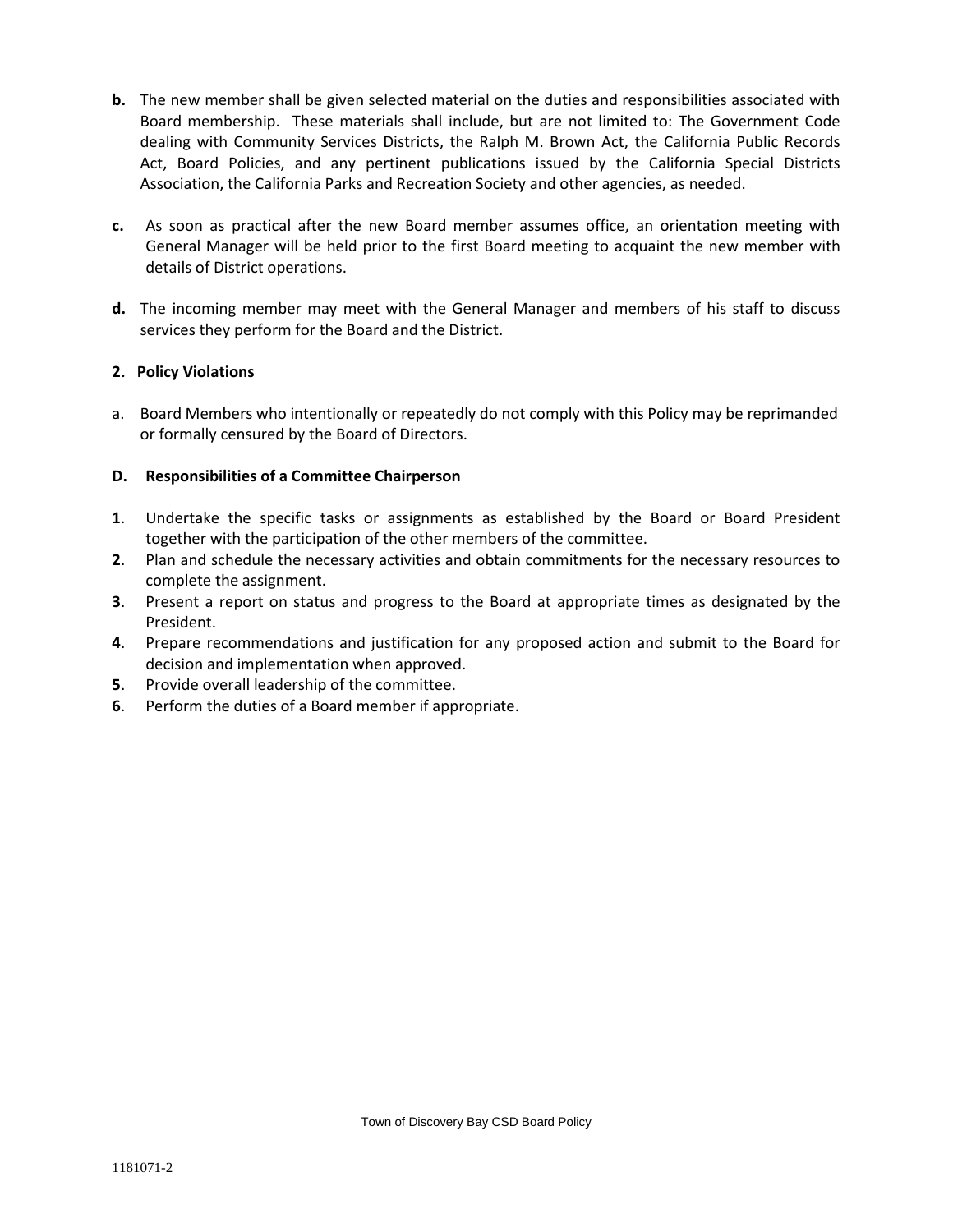

# **TOWN OF DISCOVERY BAY COMMUNITY SERVICES DISTRICT RESOLUTION 2022-01**

# **A RESOLUTION OF THE BOARD OF DIRECTORS OF THE TOWN DISCOVERY BAY COMMUNITY SERVICES DISTRICT RE-AUTHORIZING REMOTE TELECONFERENCE MEETINGS OF THE LEGISLATIVE BODY OF THE TOWN OF DISCOVERY BAY COMMUNITY SERVICES DISTRICT PURSUANT TO BROWN ACT PROVISIONS**

WHEREAS, the Town of Discovery Bay Community Services District (the "Town") is committed to preserving and nurturing public access and participation in meetings of the Board of Directors; and

WHEREAS, all meetings of the Town's legislative body are open and public, as required by the Ralph M. Brown Act (Cal. Gov. Code 54950 – 54963), so that any member of the public may attend, participate, and watch the District's legislative body conduct their business; and

WHEREAS, the Brown Act, Government Code section 54953(e), makes provision for remote teleconferencing participation in meetings by members of a legislative body, without compliance with the requirements of Government Code section 54953(b)(3), subject to the existence of certain conditions; and

WHEREAS, the Town's Board of Directors previously adopted a Resolution, Number 2021-16 on October 20, 2021, finding that the requisite conditions exist for the legislative body of the Town to conduct remote teleconference meetings without compliance with paragraph (3) of subdivision (b) of section 54953; and

WHEREAS, as a condition of extending the use of the provisions found in section 54953(e), the Board of Directors must make findings that the Board has reconsidered the circumstances of the state of emergency that exist in the Town, and that either the state of emergency continues to directly impact the ability of the members to meet safely in person, or State or local officials continue to impose or recommend measures to promote social distancing; and

WHEREAS, on March 4, 2020, the Governor proclaimed a State of Emergency continues to exist throughout California as a result of the threat of COVID-19; and

WHEREAS, currently the dominant strain of COVID-19 in the country continues to be more transmissible than prior variants of the virus, may cause more severe illness, and that even fully vaccinated individuals can spread the virus to others resulting in rapid and alarming rates of COVID-19 cases and hospitalizations, therefore, meeting in person would present imminent risks to the health or safety of attendees and members; and

WHEREAS, the Cal-OSHA adopted emergency regulations (Section 3205) imposing requirements on California employers, including measures to promote social distancing remain in effect; and

WHEREAS, the health orders issued by the Contra Costa County Health Officer to preserve the public health, including requiring all people in Contra Costa County, regardless of vaccine status, to adhere to indoor masking requirements, recommending measures for social distancing from non-household members for vaccinated individuals that have been exposed to COVID-19, and measures acknowledging that close contact to other persons increases the risk of transmission, remain in effect; and